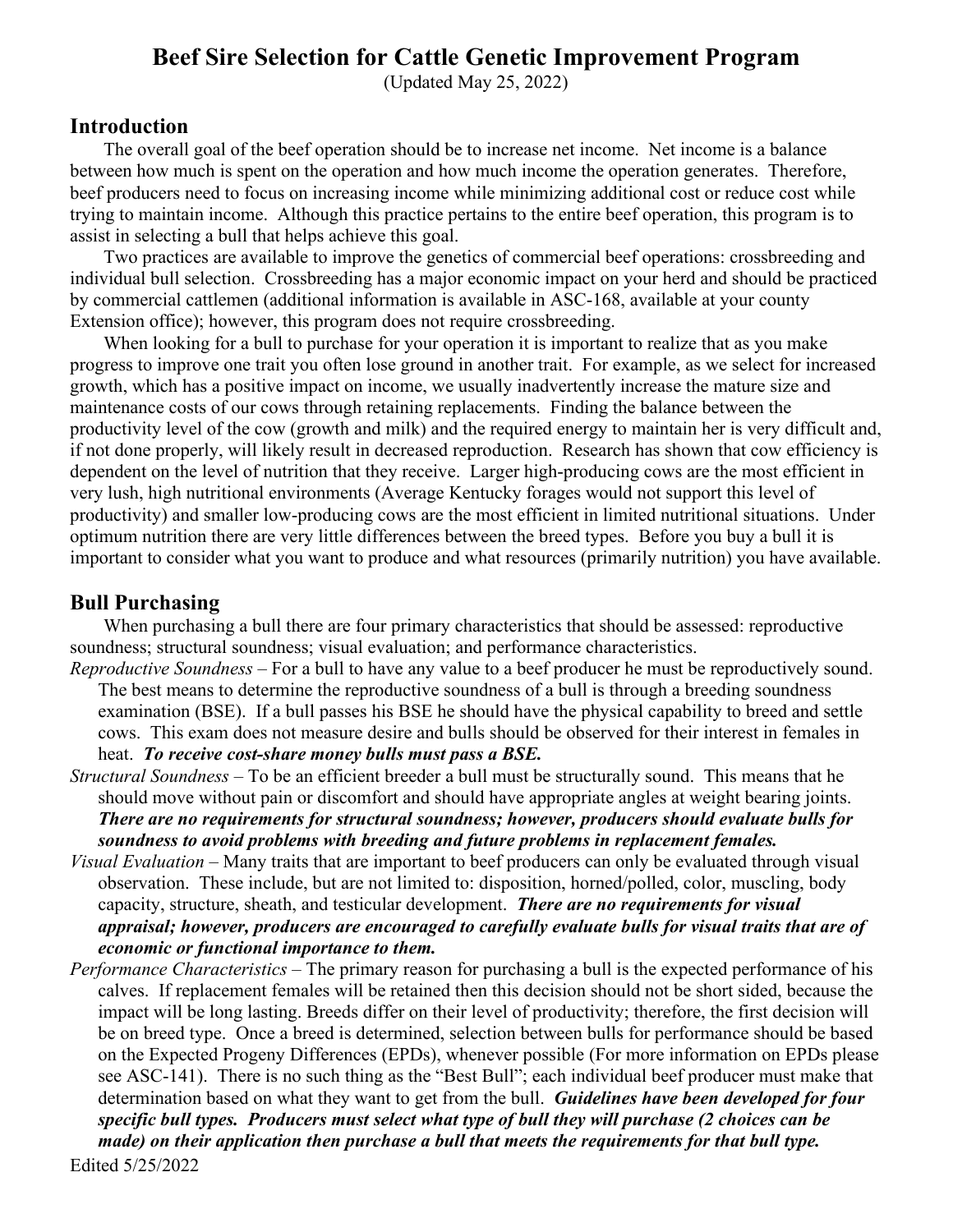#### **Conclusions**

Crossbreeding and bull selection have very important long-term economical impact on your herd. Selecting the right bull for your operation is a decision that includes setting production goals, analyzing your resources and management, and then locating the bull that best fits your situation. If done properly this process will take time and effort on your part, but the rewards can be significant.

#### **How to determine if a bull qualifies for the program:**

1. All bulls must have genomically enhanced EPD<sup>\*</sup> or have a minimum accuracy value of  $.25**$  for the Calving Ease Direct EPD. Contact the breed association if you are unsure of the bull's status.

\*If the breed you wish to purchase does not have genomically enhanced EPDs they will be exempt from this requirement through 2022. If your breed does offer genomically enhanced EPDs there are no exceptions. Starting in 2023 all bulls of all breeds will be required to have genomically enhanced EPDs. \*\*This value is reduced from 2021.

2. All categories require that the bull meet a minimum Calving Ease or maximum Birth Weight EPD. If the breed you are using computes Calving Ease EPDs then that is the EPD that must be used. The bulls EPD must be equal to or be greater than the value listed for that category. If the breed does not compute Calving Ease EPDs then Birth Weight EPDs will be used. The breeds that use Birth Weight have parentheses around their values. The bulls Birth Weight EPD must be equal to or less than this value.

3. All categories, except Carcass Merit, have a requirement for growth. For Heifer Acceptable and Terminal Sire categories the bull's Weaning Weight **OR** Yearling Weight EPD must be equal to or greater than the value listed. For the Balanced Trait category, the bull's Weaning Weight **OR** Yearling Weight EPD must be equal to or above the minimum EPD **AND** be below the maximum Yearling Weight Value.

4. Only Balanced Trait bulls have a Milk EPD requirement. Bulls must have an EPD that is in between the two values listed. The other three categories have no requirement for milk. If you are purchasing a Heifer Acceptable or Carcass Merit bull and will be keeping back replacement daughters, you should consider the Milk EPD of the bull when making your selection decision. Remember, females that milk more have higher nutritional requirements and should be fed appropriately to maintain good reproduction.

5. Carcass Merit bulls will be evaluated based on their selection index values that reward improved carcass characteristics. Only breeds that offer a selection index that stresses feedlot and carcass merits will qualify for this category. A minimum Calving Ease value is also required.

6. For the Balanced Trait category there is an alternative method that can be used for some breeds. If a breed has a selection index that focuses on performance through weaning with the intent of retaining replacement females then that index may be used. The bull must meet the minimum Calving Ease value and must meet the minimum Index value. Using a selection index is the best selection tool available because it is based on the economic value of the bulls for that category.

For more information there is a video available at your county Extension office or contact your county agent for Agriculture and Natural Resources or Darrh Bullock, University of Kentucky Beef Extension Specialist  $(859-257-7514 \text{ or } \text{dbullock}(Quky.edu)).$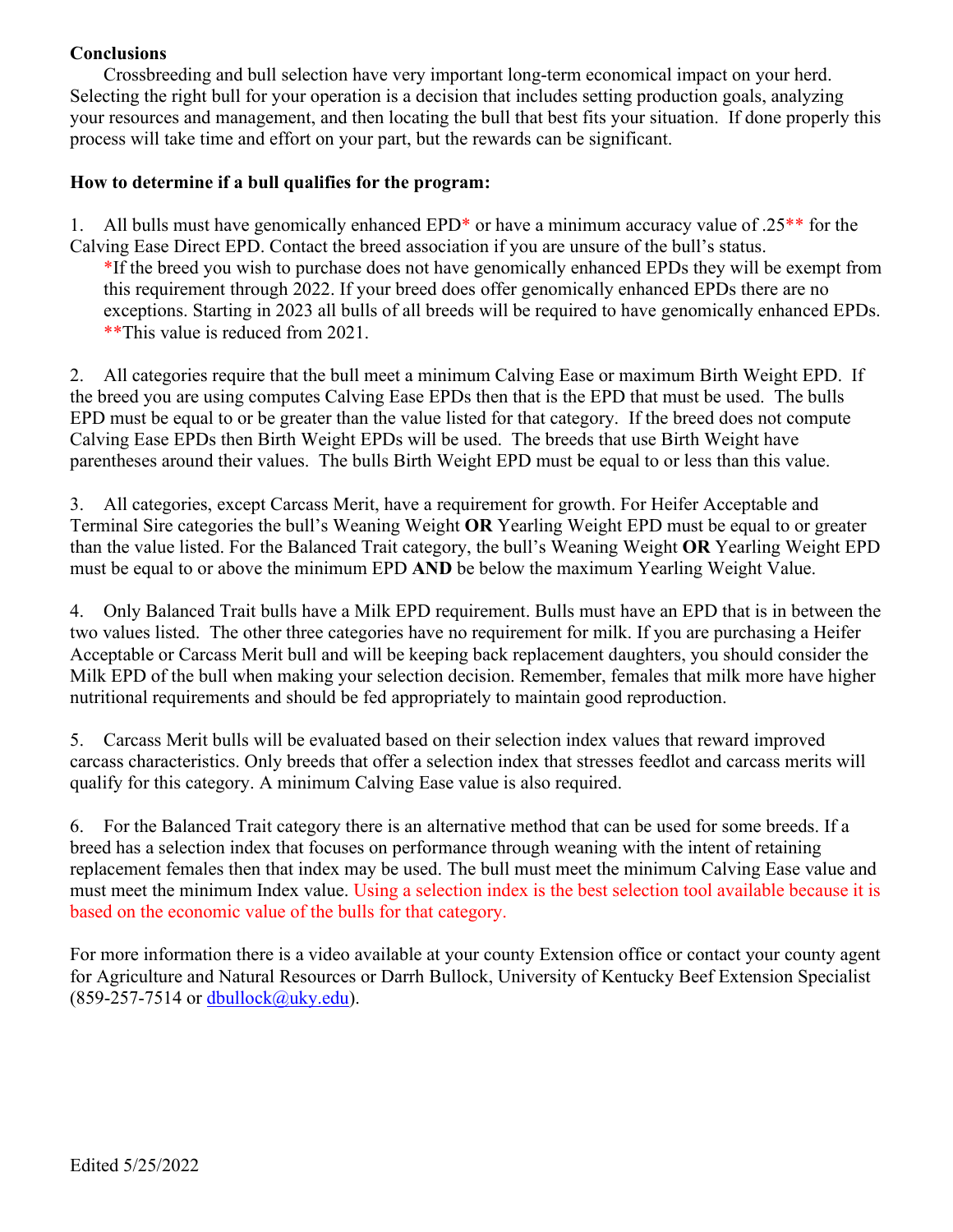### **Bull Calculator**

An online tool has been developed to assist producers to determine if a bull qualifies for their desired category. The website is: <http://afs.ca.uky.edu/beef/KBAT>

From the launch page above, you can chose whether you plan to use the calculator to assist in purchasing a bull or if you are a seedstock producer that would like to identify which categories the bulls being sold qualify for. These tools are for your convenience, but you are responsible for putting in the correct values and the University of Kentucky and Kentucky Ag Development Fund is not liable for incorrect designations for any reason.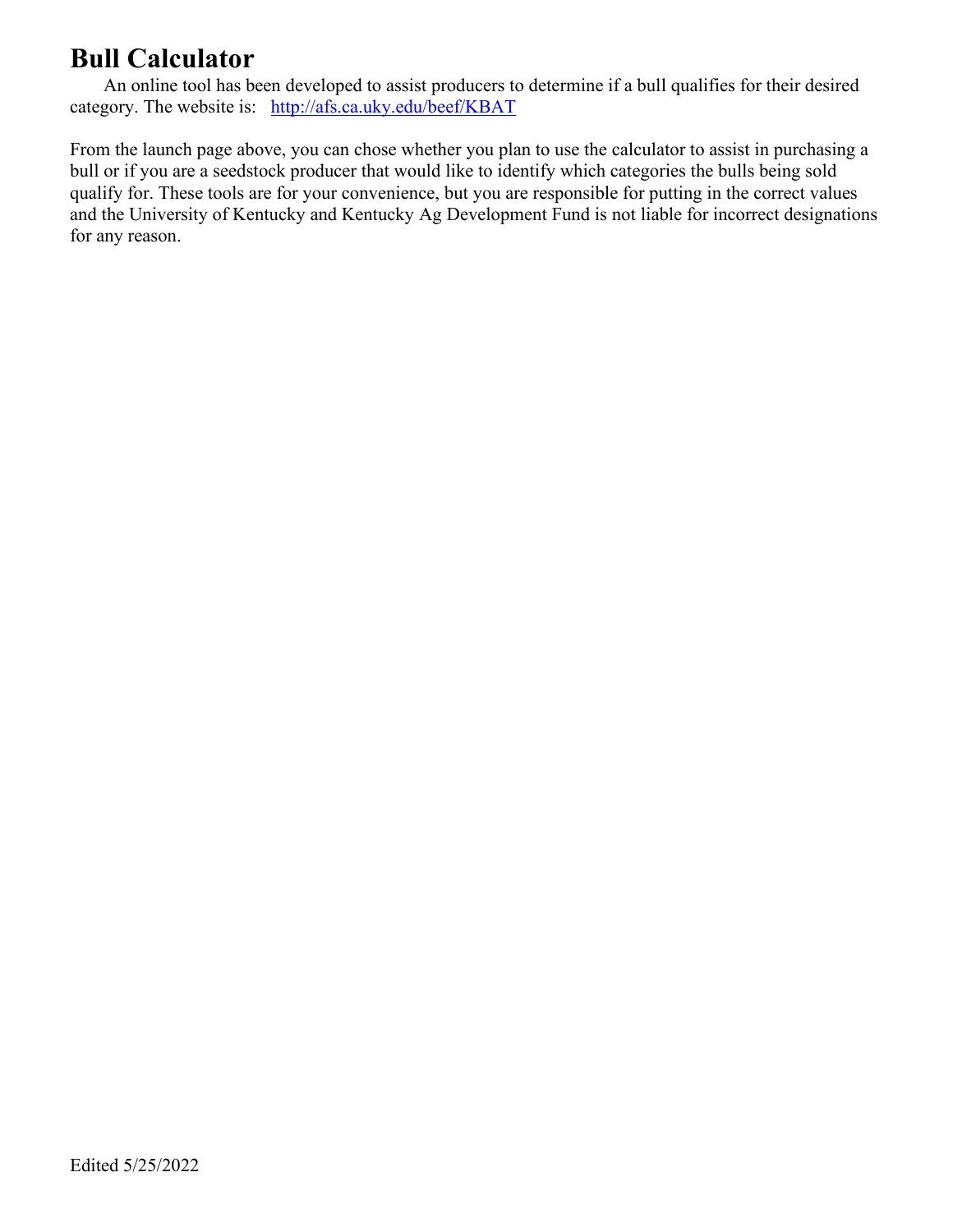| <b>Breed</b>          | <b>Calving Ease</b> | Growth (either) <sup>2</sup> |                 |  |
|-----------------------|---------------------|------------------------------|-----------------|--|
|                       | or $(BW)^1$         | Weaning Weight               | Yearling Weight |  |
|                       |                     | Not Below                    | Not Below       |  |
| Angus                 | 6                   | 35                           | 62              |  |
| Beefmaster            | 6                   | 11                           | 26              |  |
| <b>Black Hereford</b> |                     | 25                           | 51              |  |
| <b>Brangus</b>        | 8                   | 11                           | 18              |  |
| Braunvieh             | 10                  | 33                           | 50              |  |
| Charolais             | 10                  | 44                           | 80              |  |
| Chianina/Chi-Angus    | 14                  | 36                           | 52              |  |
| Gelbvieh/Balancer     | 16                  | 53                           | 74              |  |
| Hereford              | $\overline{4}$      | 40                           | 64              |  |
| Limousin/Lim-Flex     | 15                  | 50                           | 72              |  |
| Maine-Anjou           | 12                  | 36                           | 45              |  |
| Piedmontese           | 3                   | 18                           | 43              |  |
| Red Angus/AngusPlus   | 13                  | 43                           | 64              |  |
| Red Poll              | (1.0)               | 7                            | 13              |  |
| <b>Salers</b>         | 15                  | 35                           | 47              |  |
| Santa Gertrudis       | $(-1.4)$            | -6                           | $-8$            |  |
| Senepol               | $-2.3)$             | $\overline{2}$               | 3               |  |
| Shorthorn             | 15                  | 41                           | 59              |  |
| Simmental/SimAngus    | 11                  | 58                           | 83              |  |
| Tarentaise            |                     | $-7$                         | $-4$            |  |
| Wagyu                 | $(-1)$              | $-11$                        | $-15$           |  |

### **Heifer Acceptable Bulls**

<sup>1</sup>Calving Ease EPDs are to be used unless the value is in parentheses which indicate that the Birth Weight EPD should be used. Remember: Calving Ease EPDs are the listed value or greater; Birth Weight EPDs are the listed value or less. 2 The bull must meet the EPD requirement for either Weaning Weight or Yearling Weight. The bull's EPD must be equal to or greater than the listed value.

**Heifer Acceptable** – This is a specialty-type bull that should be used when a high percentage of first-calf heifers are to be bred. For larger, heavier birth weight breeds it may be difficult to find a Heifer Acceptable bull. Typically, easy calving bulls do not express as much growth in their calves. *To maintain an acceptable level of growth, bulls with extremely low weaning and/or yearling weight EPDs should be avoided*.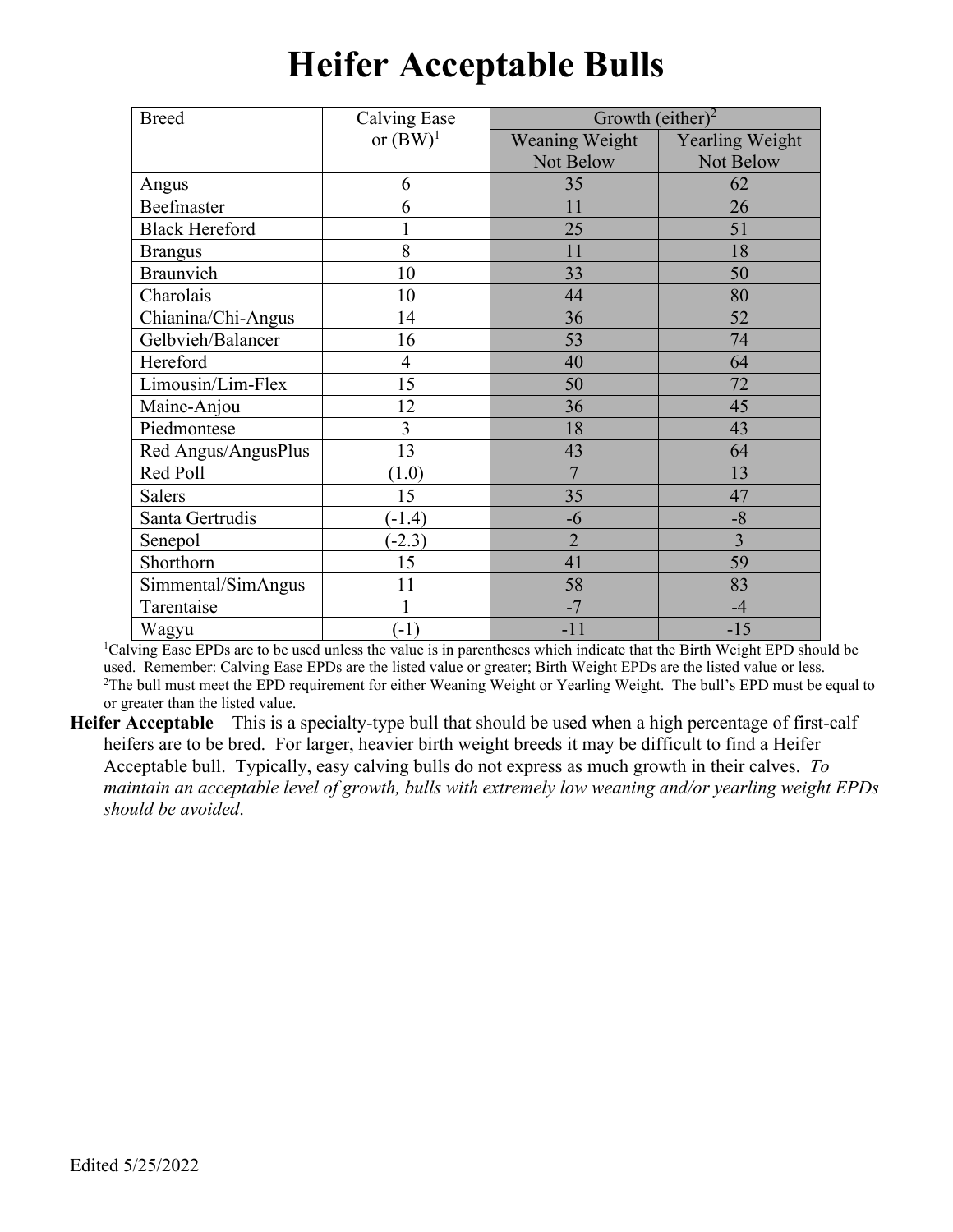## **Terminal Bulls**

| <b>Breed</b>          | Calving Ease   | Growth (either) <sup>2</sup> |                        |  |
|-----------------------|----------------|------------------------------|------------------------|--|
|                       | or $(BW)$      | Weaning Weight               | <b>Yearling Weight</b> |  |
|                       |                | Not Below                    | Not Below              |  |
| Angus                 | $-4$           | 53                           | 93                     |  |
| Beefmaster            | $\overline{0}$ | 22                           | 41                     |  |
| <b>Black Hereford</b> | $-4$           | 42                           | 70                     |  |
| <b>Brangus</b>        | $\overline{2}$ | 24                           | 44                     |  |
| Braunvieh             | $\overline{2}$ | 46                           | 73                     |  |
| Charolais             | $-3$           | 56                           | 101                    |  |
| Chianina/Chi-Angus    | 4              | 47                           | 68                     |  |
| Gelbvieh/Balancer     | 6              | 66                           | 97                     |  |
| Hereford              | $-7$           | 58                           | 93                     |  |
| Limousin/Lim-Flex     | 5              | 63                           | 96                     |  |
| Maine-Anjou           | $\overline{2}$ | 51                           | 69                     |  |
| Piedmontese           | $-5$           | 35                           | 75                     |  |
| Red Angus/AngusPlus   | 6              | 61                           | 96                     |  |
| Red Poll              | (2.8)          | 14                           | 22                     |  |
| <b>Salers</b>         | 6              | 50                           | 70                     |  |
| Santa Gertrudis       | (1.0)          | $\boldsymbol{0}$             | $\boldsymbol{0}$       |  |
| Senepol               | (2.7)          | 12                           | 15                     |  |
| Shorthorn             |                | 51                           | 76                     |  |
| Simmental/SimAngus    | 3              | 67                           | 100                    |  |
| Tarentaise            | $-8$           | 12                           | 23                     |  |
| Wagyu                 | (2.9)          | $\boldsymbol{0}$             | $\boldsymbol{0}$       |  |

<sup>1</sup>Calving Ease EPDs are to be used unless the value is in parentheses which indicate that the Birth Weight EPD should be used. Remember: Calving Ease EPDs are the listed value or greater; Birth Weight EPDs are the listed value or less. 2 The bull must meet the EPD requirement for either Weaning Weight or Yearling Weight. The bull's EPD must be equal to or greater than the listed value.

**Terminal** – This is a specialty-type bull that should be used when replacement females will not be retained. The purpose of this bull is to produce calves with exceptional feeder calf performance. Therefore, milk can be disregarded, and growth should be emphasized. *Upper extremes should be avoided if the cow size is large and there is danger of producing carcasses that are heavier than the accepted standard.*

The values listed for Calving Ease/Birth Weight in this category only eliminate the very worst calving difficulty bulls. Producers should consider how many first-calf heifers are to be bred when determining their level of Calving Ease/Birth Weight. For increased security, choose a bull that meets the Heifer Acceptable category. If any heifers are to be bred then it is recommended to use the Calving Ease/Birth Weight guidelines for a Balanced Trait Bull.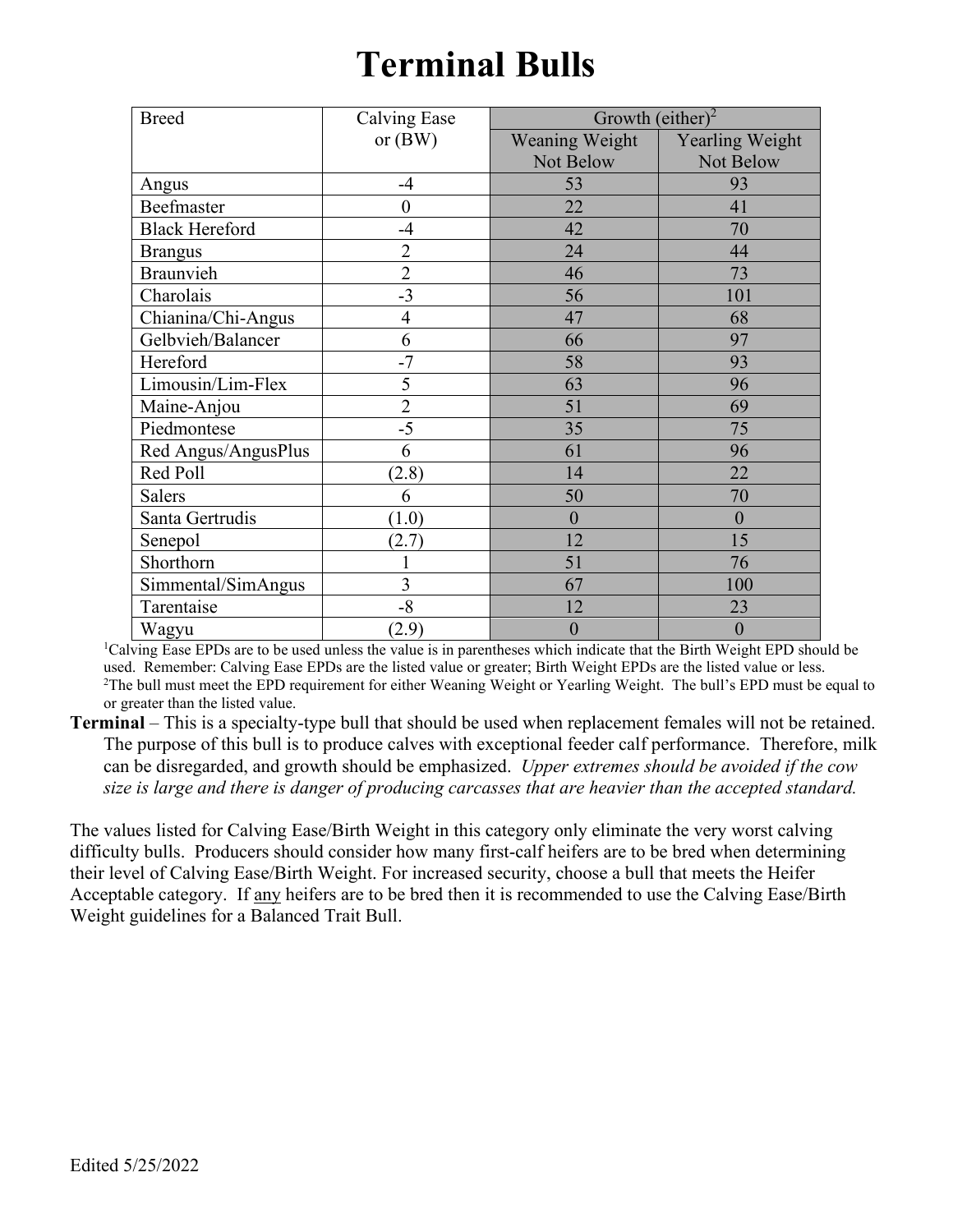# **Balanced Trait Bulls**

| <b>Breed</b>          | Calving          | Growth (either) <sup>2</sup> |              |          | Milk           |                |
|-----------------------|------------------|------------------------------|--------------|----------|----------------|----------------|
|                       | Ease             | Weaning                      | Yearling     | Yearling |                |                |
|                       | or $(BW)$        | Weight                       | Weight       | Weight   |                |                |
|                       |                  | Not                          | Not          | Not      | Not            | Not            |
|                       |                  | <b>Below</b>                 | <b>Below</b> | Above    | <b>Below</b>   | Above          |
| Angus*                | 3                | 39                           | 69           | 111      | 20             | 30             |
| Beefmaster*           | $\overline{2}$   | 14                           | 30           | 53       | 8              | 12             |
| <b>Black Hereford</b> | $-1$             | 30                           | 57           | 80       | 18             | 28             |
| Brangus*              | 5                | 14                           | 23           | 64       | $\overline{7}$ | 14             |
| <b>Braunvieh</b>      | 6                | 36                           | 56           | 88       | 27             | 36             |
| Charolais             | $\overline{4}$   | 47                           | 85           | 118      | 17             | 31             |
| Chianina/Chi-Angus    | $\overline{8}$   | 39                           | 56           | 82       | 11             | 20             |
| Gelbvieh/Balancer*    | 11               | 57                           | 82           | 109      | 19             | 27             |
| Hereford*             | $\mathbf{0}$     | 47                           | 74           | 105      | 21             | 33             |
| Limousin/LimFlex      | 9                | 54                           | 79           | 109      | 19             | 27             |
| Maine-Anjou           | $\overline{7}$   | 41                           | 53           | 80       | 17             | 26             |
| Piedmontese           | $\overline{2}$   | 25                           | 53           | 86       | $-4$           | $\overline{7}$ |
| Red Angus/ AngusPlus  | 11               | 49                           | 75           | 109      | 21             | 29             |
| Red Poll              | (1.4)            | 10                           | 17           | 28       | $\overline{5}$ | 8              |
| <b>Salers</b>         | 11               | 41                           | 55           | 81       | 15             | 25             |
| Santa Gertrudis       | $(-.5)$          | $-4$                         | $-5$         | 8        | $-1$           | $\overline{4}$ |
| Senepol               | (0.6)            | 5                            | 6            | 21       | $\overline{3}$ | 9              |
| Shorthorn             | $\overline{7}$   | 43                           | 62           | 87       | 16             | 23             |
| Simmental/SimAngus    | $\overline{7}$   | 59                           | 86           | 112      | 19             | 25             |
| Tarentaise            | $\boldsymbol{0}$ | $-4$                         | $\mathbf{1}$ | 38       | $-1$           | $\overline{3}$ |
| Wagyu                 | $\overline{1}$   | $-6$                         | $-8$         | 22       | $-3$           | $\overline{3}$ |

<sup>1</sup>Calving Ease EPDs are to be used unless the value is in parentheses which indicate that the Birth Weight EPD should be used. Remember: Calving Ease EPDs are the listed value or greater; Birth Weight EPDs are the listed value or less. <sup>2</sup>The bull must meet the minimum EPD requirement for either Weaning Weight or Yearling Weight but must not exceed the Yearling Weight Maximum. Milk must also be within the described range.

**Balanced Trait** –Bulls that fit these recommendations should provide moderation for calving ease, growth and milking ability. This bull would be used to produce calves that are acceptable feeder calves, while keeping the mature size and milk level of replacement females in moderation.

#### **\*Alternative – Can use the values below instead of table for these breeds. Values must not be below both CE and Index Values. Using an Index is the preferred selection method for this category!**

| <b>Breed</b>        | Calving Ease | Index Value | Index Name  |
|---------------------|--------------|-------------|-------------|
| Angus               |              |             | <b>SM</b>   |
| Beefmaster          |              |             | М           |
| <b>Brangus</b>      |              |             | Fertility   |
| Gelbvieh/Balancer   |              | 102         | \$Cow       |
| Hereford            |              | 320         | <b>BMI</b>  |
| Red Angus/AngusPlus |              |             | HerdBuilder |